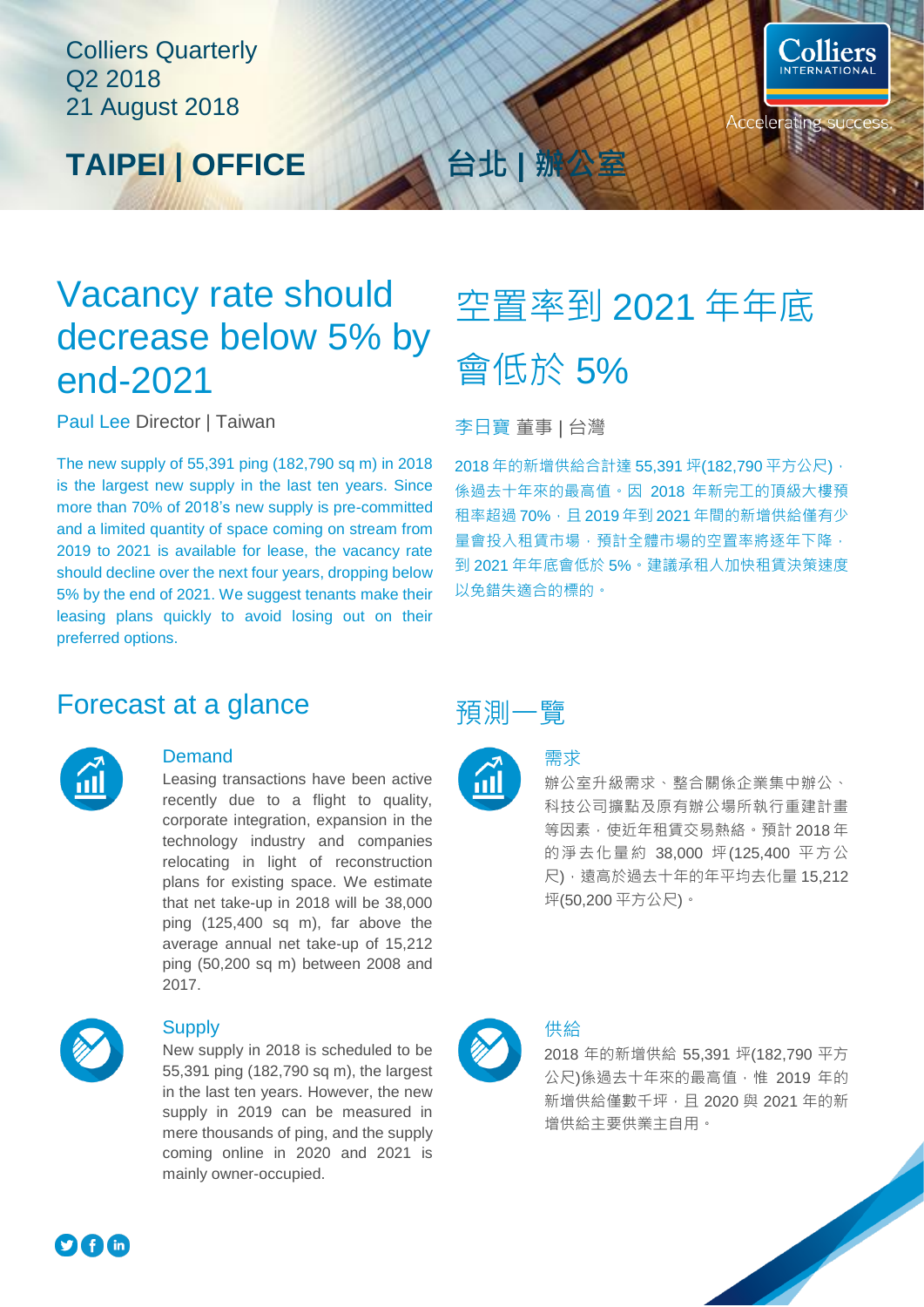

#### Vacancy rate

In Q2 there was no new supply and total net absorption of 8,715 ping (28,760 sq m), pushing the vacancy rate down to 7.5%. With limited new supply being available from 2019 to 2021, we expect the vacancy rate to decrease from 2018, reaching below 5% by the end of 2021.



#### Rent

We expect average rents to rise by 1.9% in 2018 due to higher rents in new office stock. The average rent should then rise by 1.4% per annum on average between 2019 and 2022. If rents rise too quickly, tenants will look for cheaper suburban options, thereby limiting rental growth in prime submarkets.

Taipei's total office stock is 1,607,688 ping (5,163,830 sq m), with no new supply in Q2. The UDN Headquarters Building should be completed by the end of 2018 bringing an additional 12,500 ping (41,250 sq m) to the market. The new supply of 55,391 ping (182,790 sq m) in 2018 is the largest in the last ten years.

### Largest net take-up came from technology industry

Oxford Economics estimated GDP growth for Q2 2018 of 3.3%, maintaining the solid growth since mid-2017. However, the performance of the main demand components was less reassuring. Moreover, the trade dispute between the US and China will likely chill export orders and restrict future growth. Oxford Economics has revised down its forecasts for Taiwan's real GDP growth to 2.1% in 2019.

In Q2 2018 total net absorption was 8,715 ping (28,760 sq m) pushing the vacancy rate to 7.5%, a decline of 0.5 percentage points QoQ and 0.4 percentage points YoY. Net take-up came mainly from the technology industry leasing 2,560 ping (8,448 sq m). Additional leasing activity came from the finance industry leasing 2,250 ping (7,425 sq m), the consumer products industry taking 1,150 ping (3,795 sq m) and



### 空置率

2018 年第二季全體辦公室沒有新增供給且的 淨去化量為8,715坪(28,760平方公尺),使平 均空置率下降到 7.5%。2019 年到 2021 年間 的新增供給僅有少量會投入租賃市場,預計 全體市場的空置率將逐年下降,到 2021 年年 底會低於 5%。



#### 租金

因 2018年新完工的大樓皆屬頂級大樓,其成 交租金高於平均值,有助於推升平均租金, 預計 2018 年的平均租金增長約 1.9%、2019 年到 2022 年間的年租金平均成長率則約為 1.4%。若中心商業區的租金大幅上漲,部分 承租人可能選擇搬離中心商業區,此趨勢壓 抑著台北市中心商業區的租金成長率。

### No new supply in Q2 2018 2018 年第二季沒有新增供給

2018 年第二季沒有新增供給使台北市中心商業區的辦公 室存量維持在 1,607,688 坪(5,163,830 平方公尺)。預計 2018 年年底前尚有聯合報企業總部會完工,新增 12,500 坪(41,250 平方公尺)的辦公室量體。2018 年的新增供給 合計達 55,391 坪(182,790 平方公尺), 係過去十年來的最 高值。

### 科技業的去化面積最高

延續 2017 年年中以來的穩健成長趨勢,台灣 2018 年第 二季的經濟成長率為 3.3% · 因主要需求面較不可靠, 且 中、美兩國貿易衝突升高可能削減外銷訂單及限制貿易 成長。Oxford Economics 調降台灣 2019 年的實質經濟成 長率為 2.1%。

2018 年第二季全體辦公室的淨去化量為 8,715 坪(28,760 平方公尺),使平均空置率成為 7.5%,分別較上季與去年 同期減少 0.5 與 0.4 個百分點。2018 年第二季辦公室的去 化主要來自科技業 2,560 坪(8,448 平方公尺)、金融業 2,250 坪(7,425 平方公尺)、消費性產品業 1,150 坪(3,795 平方公尺)與專業服務業 580 坪(1,914 平方公尺)。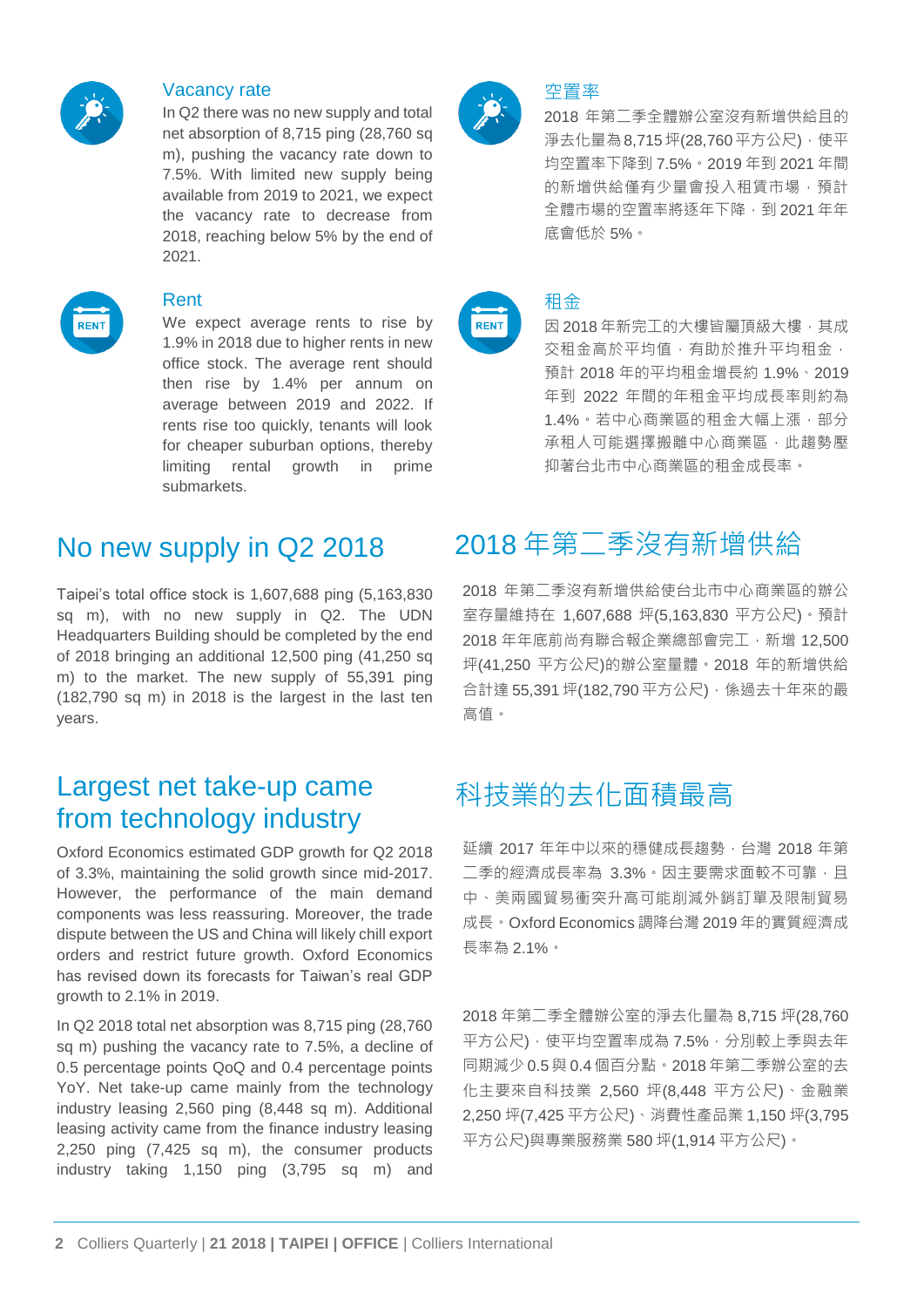professional service companies taking 580 ping (1,914 sq m).

### Vacancy rate of Hsin Yi district should decline when large tenants finish relocating

The net take-up in the Hsin Yi district amounted to 4,234 ping (13,972 sq m) in Q2 2018, the highest among all districts. This pushed the vacancy rate in the district down by 0.9 percentage points to 13.2%. Net take-up in this district was mainly in the Farglory Financial Center, the Cathay Landmark and Golden Global Plaza.

The net take-up in Nanking Songchiang district was 2,364 ping (7,801 sq m) and the vacancy rate in the district declined by 1.2 percentage points to 6.5%. In the meantime, the net take-up in Minsheng Tunhuanorth district was 1,634 ping (5,392 sq m) and the vacancy rate in the district declined by 0.5 percentage points to 9.2%. We expect the vacancy rate of Hsin Yi district to drop below 10.0%. We expect the vacancy rate of Minsheng Tunhuanorth to be above 10.0% by the end of this year when large tenants finish relocating.

#### **Fig. 1: Taipei Office Quarterly Net New Supply, Net Absorption and Vacancy Rate (000 ping)**

**圖 1:台北辦公室淨新增供給、淨去化量及空 置率(千坪)**



#### Source: Colliers International <br>
<a>
<a>
<a>
<a>
<a>
<a>
<a</a>
<a>
<a</a>
<a>
<a</a>
<a>
<a</a>
<a</a>
<a</a>
<a</a>
<a</a>
<a</a>
<a</a>
<a</a>
<a</a>
<a</a>
<a</a>
<a</a</a>
<a</a>
<a</a>
<a</a</a>
<a</a>
<a</a</a>
<a<

### 大型承租人完成搬遷後將使信義 區空置率下降

以各商圈來看,信義區在 2018 年第二季的去化面積最 多,為 4,234 坪(13,972 平方公尺), 使該區空置率下降 0.9 個百分點到 13.2%,主要的去化來自位處該商圈的遠 雄金融中心、國泰置地廣場與環球世貿大樓。

其次,南京松江區與民生敦北區分別去化了 2,364 坪 (7,801 平方公尺)與 1,634 坪(5,392 平方公尺), 使各自的 空置率分別下降 1.2 與 0.5 個百分點到 6.5%與 9.2%。在 大型承租人完成搬遷後,預計信義區的空置率在 2018 年 年底前會低於 10%,但民生敦北區的空置率則可能重返 10%以上。

### **Fig. 2: Taipei Office Annual New Supply by District (000 ping)**

**圖 2:台北辦公室各商圈每年新增供給(千坪)** 

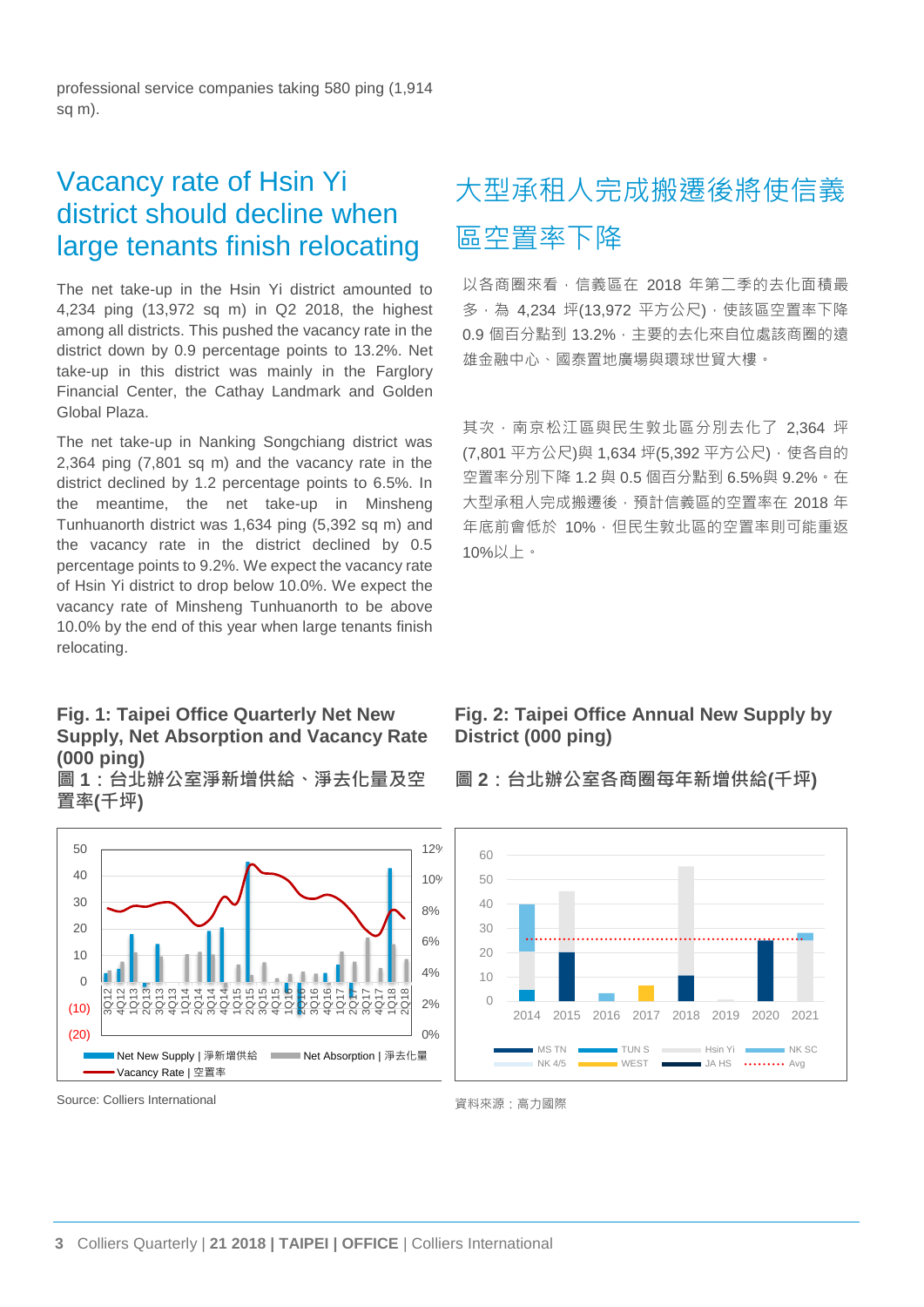### Vacancy of Premium Grade offices should decrease when tenants move into newly completed buildings

All office grades saw positive net absorption in Q2 2018, including: Premium Grade, 3,097 ping (10,220 sq m); Grade A, 2,486 ping (8,204 sq m); Grade AB, 1,367 ping (4,511 sq m); and Grade B offices 1,765 ping (5,825 sq m).

Though the vacancy rate of Premium Grade offices still stood at 21.0% in Q2 2018, we expect it will decrease to below 14.0% by end-2018 since more than 70% of the new supply in 2018 is pre-committed. Nonetheless, the vacancy rates of other office grades are set to rise.

### **Fig. 3: Taipei Office Occupied and Vacant Area by District (000 ping)**

**圖 3:台北辦公室各商圈已用及空置面積(千 坪)**



Source: Colliers International and the control of the control of the fact of the fact of the fact of the fact of the fact of the fact of the fact of the fact of the fact of the fact of the fact of the fact of the fact of

### New projects outside the CBD should hold down average rent growth

In Q2 2018, the average rent for the Taipei office market increased to NTD1,858 per ping per month (NTD563 or USD18.5 per sq m per month). This is an increase of 0.4% QoQ and 1.3% YoY. Among all districts, only the rent in Hsin Yi is above NTD2,000 at NTD2,248 per ping per month (NTD681 or USD22.3 per sq m per month). We expect average rents will increase around 1.9% in

### 承租人遷入新大樓後將使頂級大 樓空置率下降

以辦公室等級來看,各等級大樓在 2018年第二季的去化 量均為正數。其中,頂級大樓 3,097 坪(10,220 平方公 尺)、A 級大樓 2,486 坪(8,204 平方公尺)、AB 級大樓 1,367 坪(4,511 平方公尺)與 B 級大樓 1,765 坪(5,825 平 方公尺)。

儘管 2018年第二季的頂級大樓空置率仍達 21%,因新完 工的頂級大樓預租率超過70%,預計 2018年年底前頂級 大樓的空置率會低於 14%,其餘各等級大樓的空置率則 有上升的壓力。

#### **Fig. 4: Taipei Office Occupied and Vacant Area by Grades (000 ping) 圖 4:台北辦公室各等級已用及空置面積(千坪)**





## 中心商業區外的新開發案壓抑台 北辦公室的租金成長率

2018 年第二季台北辦公室的平均租金上升到每坪每月新 台幣 1,858 元(每平方公尺每月新台幣 563 元或美金 18.5 元),分別較上季與去年同期增加 0.4%與 1.3%。在各個 商圈中,僅有信義區的每坪每月租金超過新台幣 2,000 元,為 2,248 元(每平方公尺每月 681 元或美金 22.3 元)。 在新完工大樓的成交租金帶動下,預計 2018 年的平均租